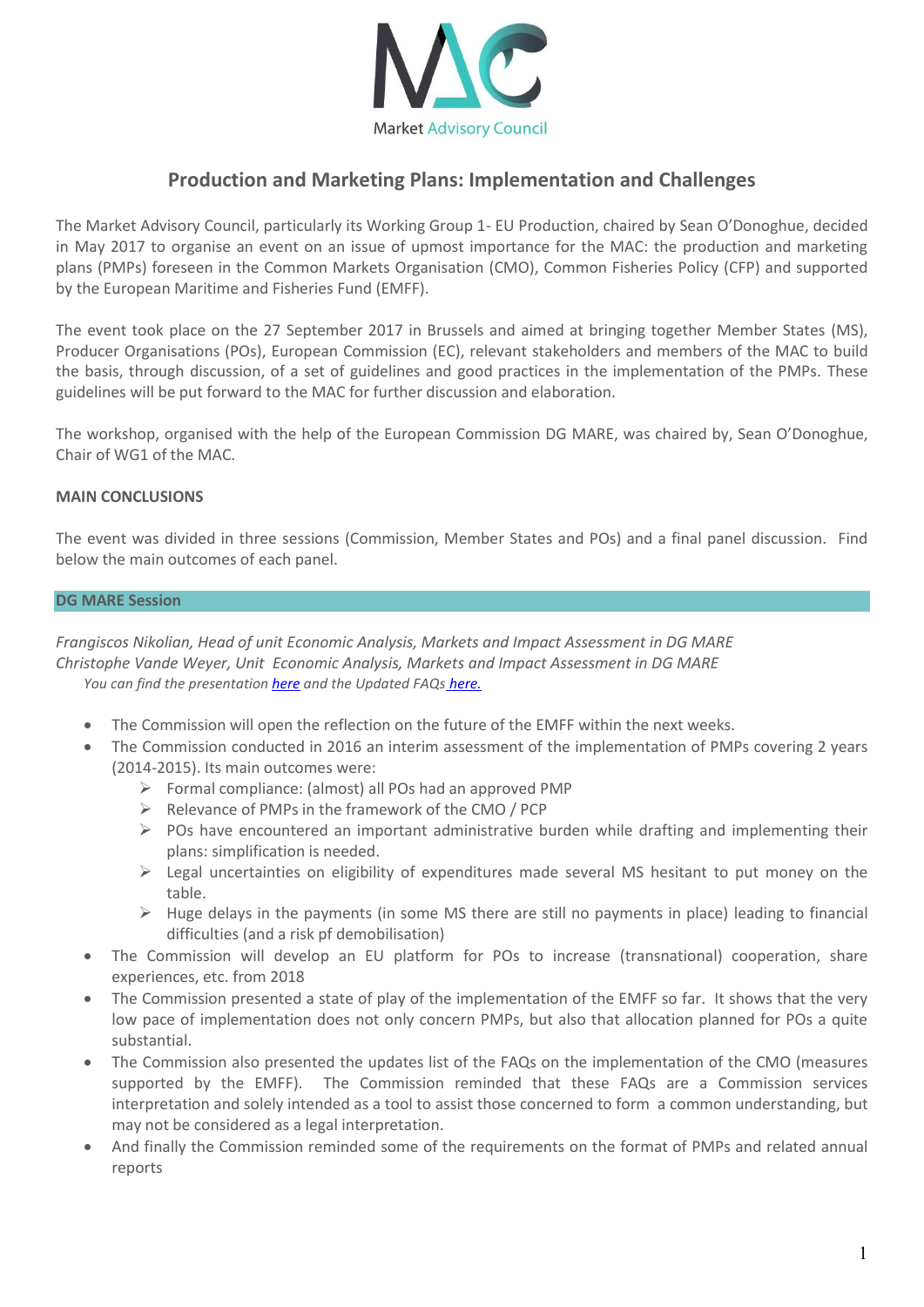

# **Main conclusions from discussion:**

- POs and MS have not fully embraced the new role foreseen for POs in the CMO and CFP.
- Special attention should be put on the content of PMPs and the huge divergence between the plans/MS.
- Result indicators are recommended in order to be able to evaluate the implementation of the plan in the annual report. The use of indicators is a good practice that enables close monitoring of implementation and identification of shortcomings. However the Commission reminded that the financial support to the PMPs is not in any way conditional on the use of these indicators.
- The use of simplified cost options could be promoted in the future

Certain national controlling bodies (auditors) do not seem to have integrated the novelty of the PMPs: expenditures are eligible according to their destination (i.e. necessary to reach an objective) and not according to their nature. The fear of such controls and possible correction contribute to slow down the implementation of PMPs or to limit their ambition.

# **Member States Session**

**Spain,** *María del Hierro Suanzes*

*You can find the presentatio[n here.](https://www.dropbox.com/s/oduh2zd8lzndvmt/Spain_MAC%2027_Sept.%20Def..pptx?dl=0)*

- The implementation of PMPs has been very low, due to the lack of funding for POs
- Some of the measures included in the plans are promotional campaigns, quality schemes, development of fishing gears from a conservation perspective, traceability and good practices.
- Spain is developing a database that will allow access to all documentation related to POs and their PMPs.

# **Ireland**, Michael Keatinge

*You can find the presentatio[n here.](https://www.dropbox.com/s/0p512yktcckn1s9/Ireland.pptx?dl=0)*

- Both managing authorities and POs are still in a learning process regarding PMPs
- The drafting and management of the plan is covered under article 66 of the EMFF though implementation of actions could come from other articles in addition to article 66.
- Ireland funds 9 key areas of the plans: Preparation of PMP and Annual Report, Administrative implementation of PMP, Attendance at specified meetings, Management Advisory Committee (Administration Costs), Dissemination of knowledge & advisory services, Fish Stock Surveys/Trials, All Other Measures, Capital Costs and Indirect Costs (Overheads)

# **France**, Mireille Stromboni

*You can find the presentation and supporting documents [here.](https://www.dropbox.com/sh/v3vn5k78pgewp6z/AAC1tUgHLfY8eVxk89qOgPOra?dl=0)* 

- The late mobilization of EMFF credits was a major constraint on the capacity of POs to develop their PMPs. Payments for 2014 started at the end of 2016.
- There is an ongoing simplification of PMPs and annual report with three objectives:
	- $\triangleright$  Give better visibility to the measures presented by the PO
	- $\triangleright$  Replace the result indicators with a definition of the expected result for the measure, followed by an evaluation of that result in the annual report
	- $\triangleright$  Develop less detailed documents that will ultimately reduce the work of POs and services
- French POs have established a list of measures common to all PMPs (find it [here\)](https://www.dropbox.com/s/t6x2abhpxjbyw87/Measures%20Common%20to%20all%20POs.pdf?dl=0)

# **Main conclusions from discussion:**

- It is advisable to include in the PMPs (e.g. in an annex) other measures possibly funded by EMFF
- A PMP cannot be reduced to a strategic document; it needs to be implemented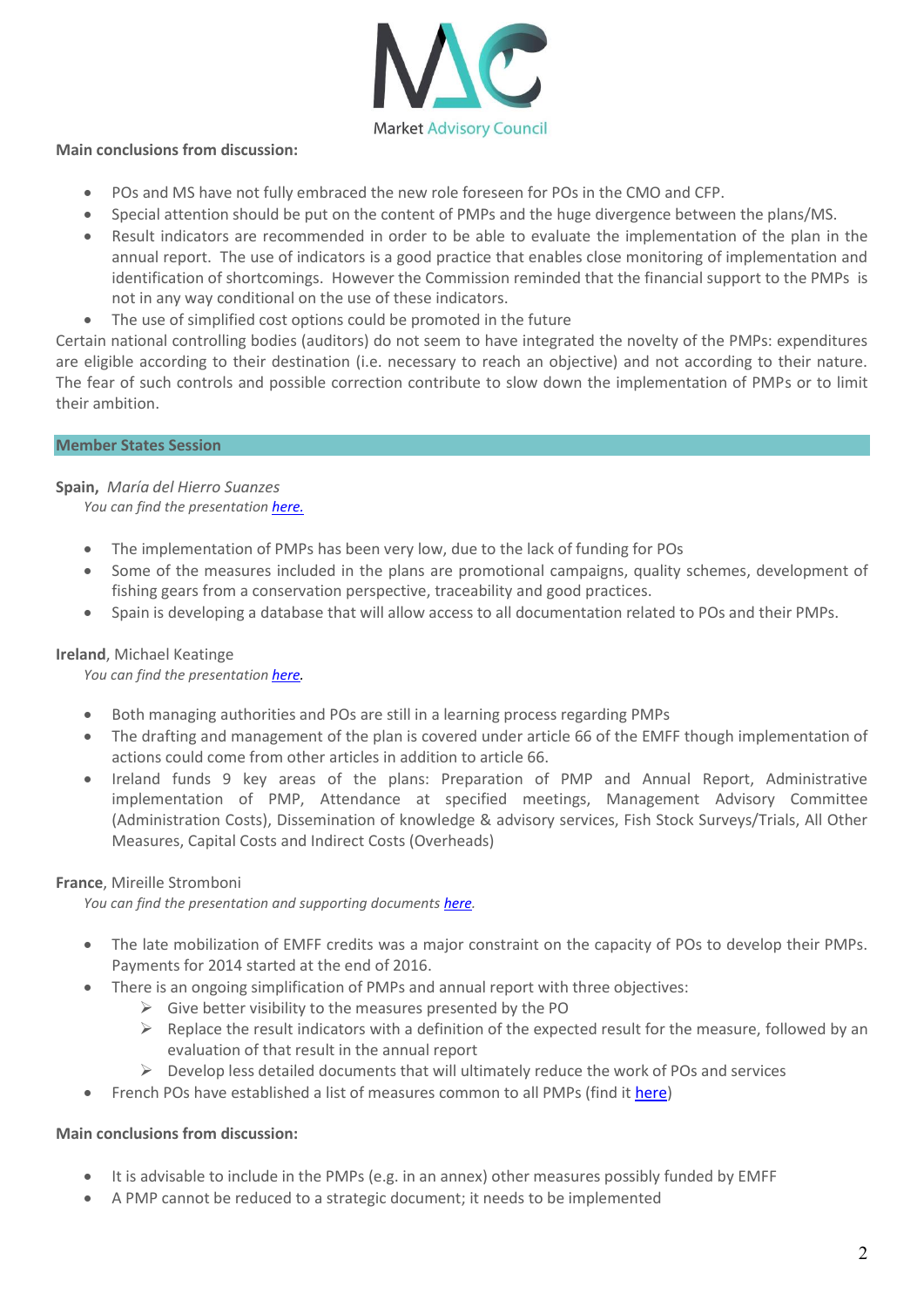

 During the event Beyond 2020: Supporting Europe's Coastal Communities, 12-13 October Tallin, Estonia, a workshop on PMPs will take place

#### **POs Session**

**France,** Mr Pierre Carnet, Les Pêcheurs de Bretagne

- Their PMP is constituted of 3 major strategic axes:
	- $\triangleright$  operations linked to the management of the resources for sustainable fisheries activities
	- $\triangleright$  actions to add value to fisheries products
	- $\triangleright$  operations linked to the control of the activities that they are deploying through they PMP
- Payments were delayed almost 3 years
- Management authorities have been helpful in solving any issue or uncertainty and have invited the PO to participate in the elaboration of the national methodology framework that fixes, at France's level, the conditions of application of the PMP

# **The Netherlands**, Mr Pim Visser, VisNed

*You can find the presentatio[n here.](https://www.dropbox.com/s/66l5p7dslwgghpn/VisNed.pdf?dl=0)*

- There is a need to agree on best practices at a European level
- Guidance through regional groups is advisable
- There is room for improvement along the value chain
- Audits at national level result in uncertainties and fear of having to return funds

#### **Aquaculture Italy,** Pier Salvador, API

*You can find the presentation [here.](https://www.dropbox.com/s/ulkx0my2f5dfe2d/API%20Pier%20PAS%20MAC%202017.pptx?dl=0)*

- Europe imports more than 75% of the fish products
- Traceability should be ensured; not only the latest processor should be on the labels
- Private labels do not ensure quality; EU regulation does

**Denmark,** Lise Laustsen, Danish Pelagic Producers Organisation

*You can find the presentatio[n here.](https://www.dropbox.com/s/sszukniwg80m5al/Danish%20Pelagic%20PO.pptx?dl=0)*

- POs have to face delays in funding and administrative burdens.
- Some of the measures included in their PMPs are those related to MSC certifications and audits, to fisheries management, to information about regulation and quotas and to improving the conditions for the market of fish products
- New measures in 2017 include Brexit costs, projects for a Code of conduct in the Danish pelagic fishery and media training and media strategy

# **Spain,** Sergio Lopez, OP-Lugo

*You can find the presentatio[n here.](https://www.dropbox.com/s/1mt4qzffg53ejqh/OPP%20Lugo%202017-09-27%20MAC%20Bruselas%20PPyC.pptx?dl=0)*

- Examples of measures included in PMPs include improving communication; scientific observers, promotion and guidelines for good practices
- The "one size fits all" approach does not apply given the huge differences between POs
- The PMP are a good instrument to improve competitiveness but difficult to draft and implement
- EMFF will not be exploited to its maximum capacity due to the delays in the payments

Some suggestions for the future

- Better use of financial mechanisms
- Simplification and harmonization in drafting PMPs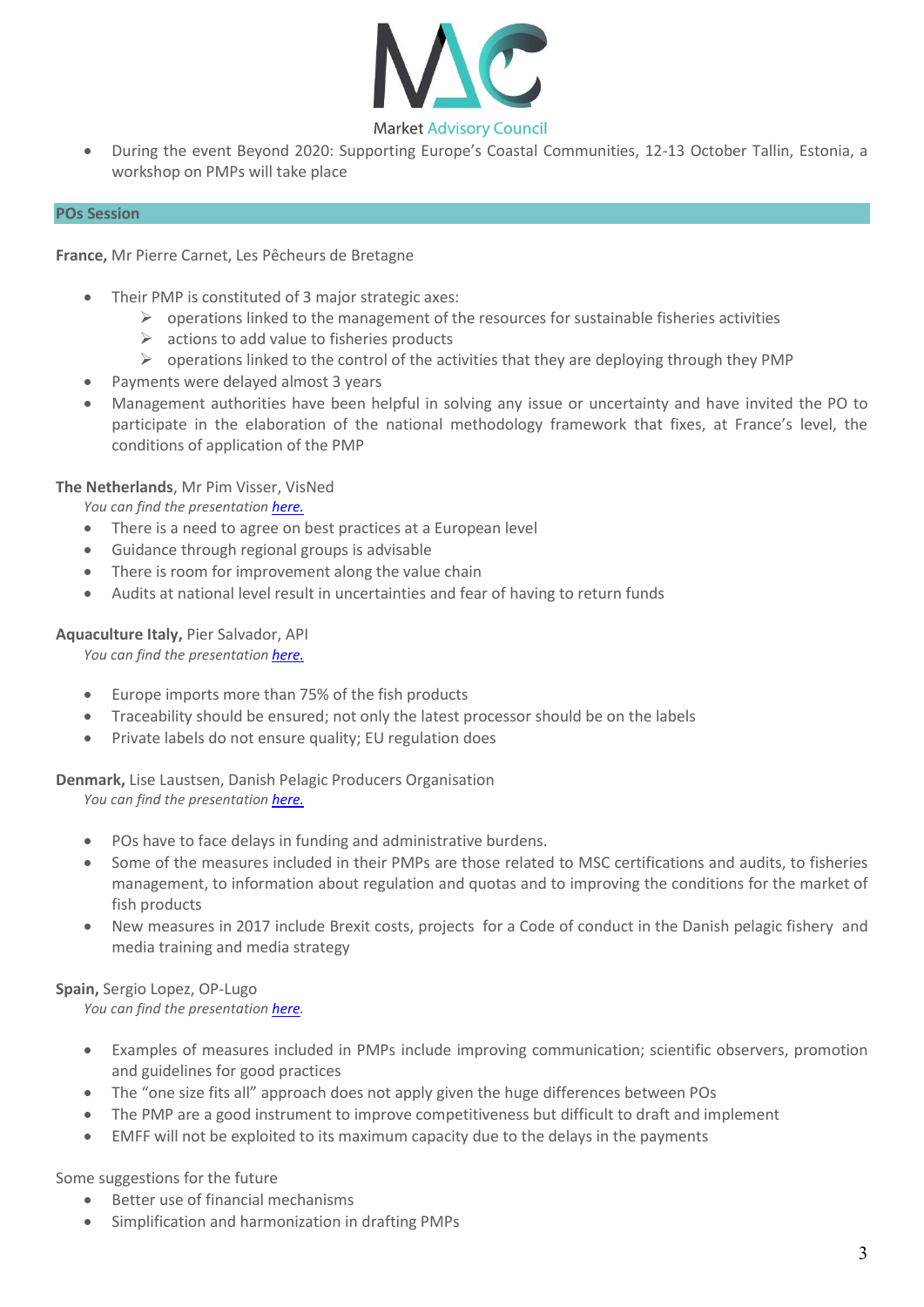

- Flexible measures to be implemented, adaptable to the needs of each PO
- Continuation of storage mechanism after the 12/31/2018

#### **EAPO Guidelines and tool box. The future of PMPs after 2020: ways of financing**

Emiel Brouckaert, EAPO

*You can find the presentatio[n here.](https://www.dropbox.com/s/4852j5yof0nhdt5/20170927%20EAPO%20-%20MAC%20PMP%20Workshop.pdf?dl=0)*

EAPO's Tool Box ([link\)](http://eapo.com/UserFiles/EAPO%20Position%20Paper%20Production%20and%20Marketing%20Plans%20-%209%20Jan%202012%20%28Final%29.pdf) for POs allow them choose the most appropriate measure to match their nature, diversity, size and operating environment, and includes 8 types of measures: planning production, maintaining high quality production, environmental, improvement of marketing, research and experimentation, prevention and management of crisis situations, training and aiming at promoting access to advice and other measures (which include software related to monitoring national strategy and investments in third companies taking actions to achieve the objectives of the national operational programs)

Some of the key issues stressed were:

- PMPs are contracts with MS where its laid down how to perform this new role for POs
- In order to achieve CFP and CMO objectives, financial support at 100% for the creation and implementation of PMPs is essential
- Article 66 of the EMFF only provides funding until 2020 but the closure of the EMFF is 2023. A continuation of the mandatory funding under this article from 2021 is needed.
- An effective and efficient system for providing funding to the POs for the creation and implementation of the PMPs should be adopted without the inordinate delays experienced with the present funding

#### **Concluding session – Panel Discussion and Conclusions chaired by moderator**

Participants exchanged views on what they consider to be best practices in terms of developing, monitoring and funding PMPs:

- 1. It is fundamental to bear in mind that PMPs should follow a **bottom-up approach** as POs know best what to do to achieve their objectives
- 2. Examples of PMPs could be drafted and these models would be made available by the Commission if considered illustrative of best practices
- 3. It is advisable to follow **Commission Recommendations** of 3 March 2014 on the establishment and implementation of PMPs
- 4. **Online platforms** to share information about PMPs, POs and good practices, promoted already in some countries, are presented as useful tools
- 5. **Best practices among Commission services, MS and POs** should be shared and implemented now in order to pave the way for the next financial period
- 6. The **EMFF** should be conceived as an opportunity to improve and increase the production, not as a lifesaver for POs
- 7. **EAPO's Tool Box** of voluntary measures could be of help for POs as a guide of measures to take on board
- 8. It is advisable to mention in the PMPs references to **other resources/projects**, linking objectives and the respective articles of the EMFF, as this inclusion does not imply an approval of those resources/projects.